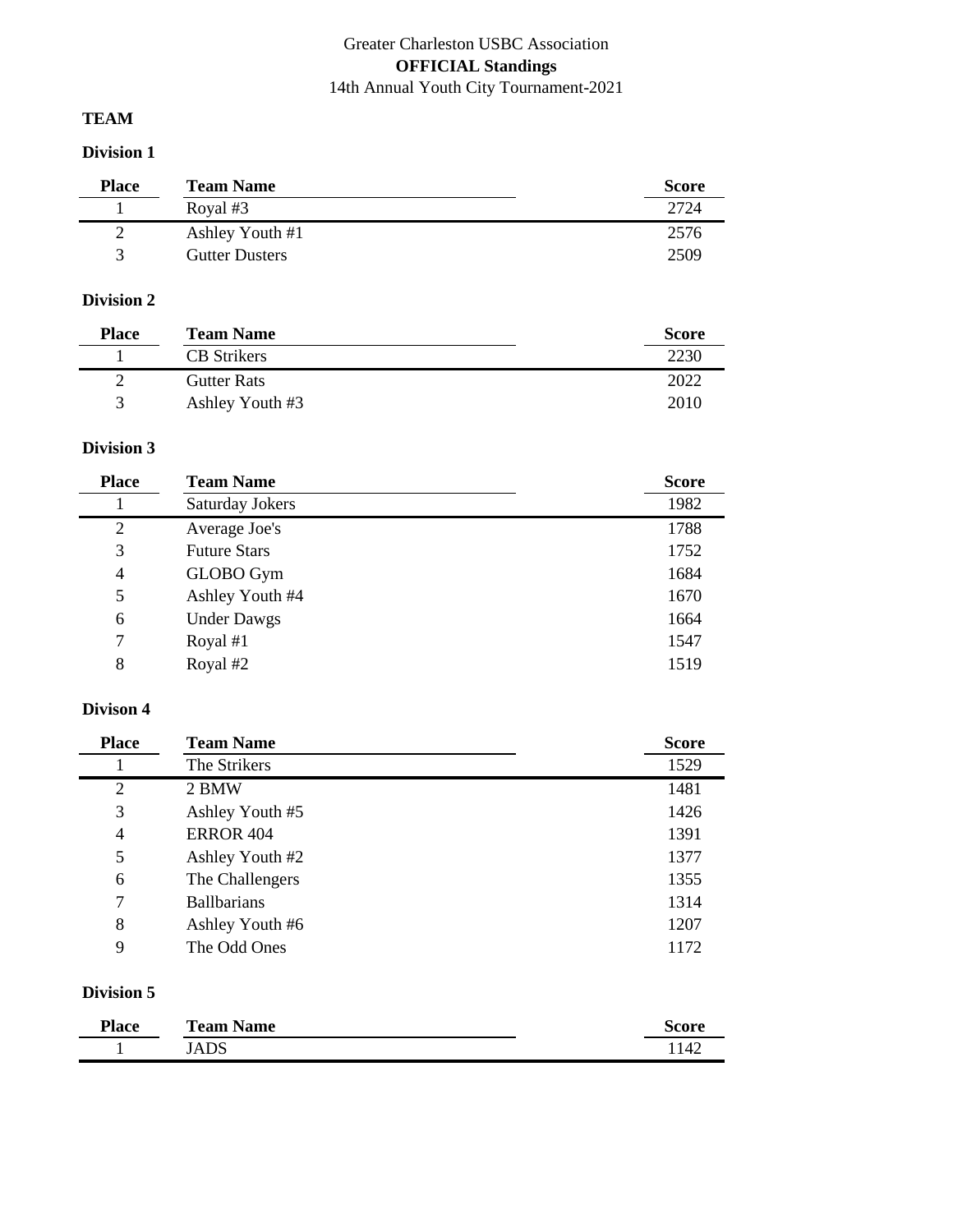# **DOUBLES**

# **Division 1**

| <b>Place</b>   | <b>Team Name</b>                  | <b>Score</b> |
|----------------|-----------------------------------|--------------|
|                | Jadeyn Surprenant/Jayden Snow     | 1372         |
| $\overline{2}$ | Joshua Potter/Rylee Walters       | 1371         |
| 3              | De Jai Hyche/Alfred Manalac       | 1351         |
| 4              | AJ Cahall/Brayden Sturtevant      | 1323         |
| $\sim$         | <b>Rhett Blanton/Aiden Bailey</b> | 1223         |

#### **Division 2**

| <b>Place</b> | <b>Team Name</b>                      | <b>Score</b> |
|--------------|---------------------------------------|--------------|
|              | Malakai Searfoss/Ethan Crisp          | 1112         |
| 2            | Logan Strode/Aiden Crisp              | 1086         |
| 3            | Christian Conrad/Cooper Mahan         | 1052         |
| 4            | Kyra Flores/Natalia Gallegos          | 1030         |
| 5            | Jasmine Strode/Dainaca Namiotko-Fritz | 1025         |
| 6            | Julieta Wood/Aiden Bailey             | 1014         |
| 7            | Cohen Acanfora/Ian Conrad             | 1009         |
| 8            | Owen Thompson/Ben Thompson            | 972          |
| 9            | Joseph Mangin/Alexis Wright           | 952          |
| 10           | Nathan Wiseman/Thomas Billings        | 828          |

# **Division 3**

| <b>Place</b> | <b>Team Name</b>                     | <b>Score</b> |
|--------------|--------------------------------------|--------------|
|              | Ryan Coker/Leo Lauer                 | 961          |
| 2            | Junior Glockner/Joseph Petrohovich   | 954          |
| 3            | Megan Mahan/Mackenzie Mahan          | 934          |
| 4            | Landon Merck/Kaleb Parker            | 905          |
| 5            | Brandyn Newberry/Ryan Keeney         | 836          |
| 6            | Blake Wright/Jessica Wright          | 808          |
| 7            | Sadie Wilgus/Felicia Scogin          | 794          |
| 8            | Cheyenne Walsh/Destiny Walsh         | 777          |
| 9            | <b>Brody Cook/Toler Maloy</b>        | 749          |
| 10           | <b>Rivers Barrett/Stone Barrett</b>  | 743          |
| 10           | Joshua Walsh/Morgan Nimmo            | 743          |
| 12           | <b>Madison Hiers/Hunter Billings</b> | 717          |

| <b>Place</b> | <b>Team Name</b>               | <b>Score</b> |
|--------------|--------------------------------|--------------|
|              | Lincoln Crisp/Liam Crisp       | 862          |
|              | Jason Skinner/Alexander Massey | 823          |
|              | Layla Tice/Emma Thompson       |              |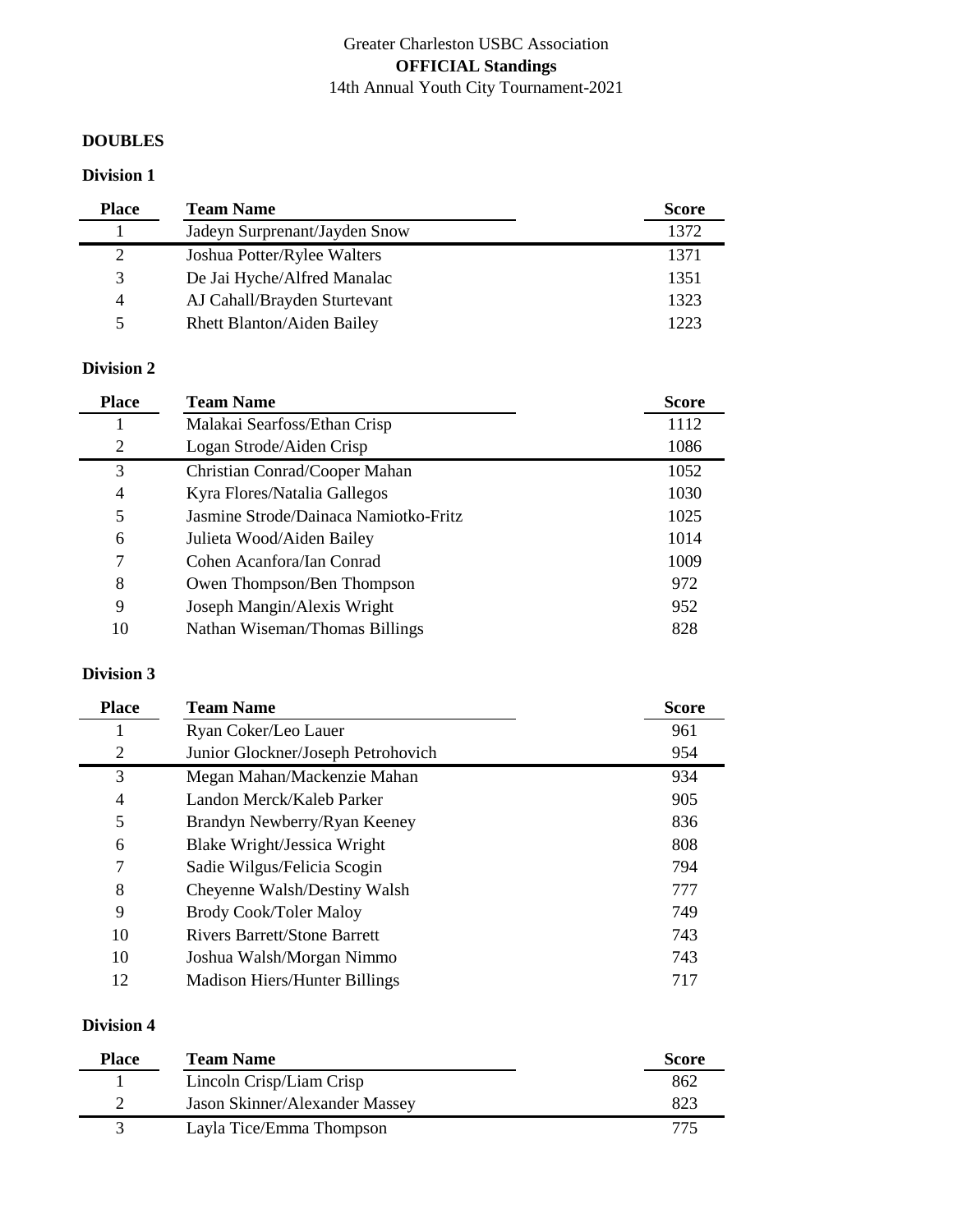#### **DOUBLES**

## **Division 4**

| <b>Place</b> | <b>Team Name</b>                    | <b>Score</b> |
|--------------|-------------------------------------|--------------|
| 4            | MaLeigha Bryant/Robert Wood         | 751          |
| 5            | Nicali Wilson/Jozlyn Surprenant     | 744          |
| 6            | Jarod Goodell-Murphy/Antonio Marino | 739          |
| 7            | David Maier/Michelle Shafferman     | 725          |
| 8            | Nicole Baynes/Alexis Cassara        | 697          |
| 9            | Landon Gerhold/Wyatt Harris         | 667          |
| 10           | Hunter Dews/Trevor Baynes           | 643          |
| 11           | Chloe Crisp/John Natividad          | 610          |

## **Division 5**

| <b>Place</b>   | <b>Team Name</b>               | <b>Score</b> |
|----------------|--------------------------------|--------------|
|                | Ryan Cochran/Joseph Cochran    | 687          |
| $\overline{2}$ | Jordan Merck/Delaney Merck     | 625          |
| 3              | Aurora Kuck/Samya Smith        | 611          |
| 4              | Wyatt Mangin/Joseph Baker IV   | 575          |
| 5              | Cody Blanton/Asher Bailey      | 565          |
| 6              | Keenan Bunton/Fisher Bunton    | 495          |
| 7              | Benjamin Barker/John Gaskins   | 493          |
| 8              | Shaun Alexander/Hunter Barnard | 465          |
| 9              | Levi Holt/Julia Holt           | 463          |

## **SINGLES-Girls**

### **Division 1**

| <b>Place</b>   | <b>Team Name</b>       | <b>Score</b> |
|----------------|------------------------|--------------|
|                | Natalia Gallegos       | 733          |
|                | Alexis Wright          | 668          |
| 3              | De Jai Hyche           | 637          |
| $\overline{4}$ | Dainaca Namiotko-Fritz | 571          |

| <b>Place</b> | <b>Team Name</b>  | <b>Score</b> |
|--------------|-------------------|--------------|
|              | Jadeyn Surprenant | 653          |
| ာ            | Jessica Wright    | 542          |
| 3            | Destiny Walsh     | 485          |
| 4            | Felicia Scogin    | 425          |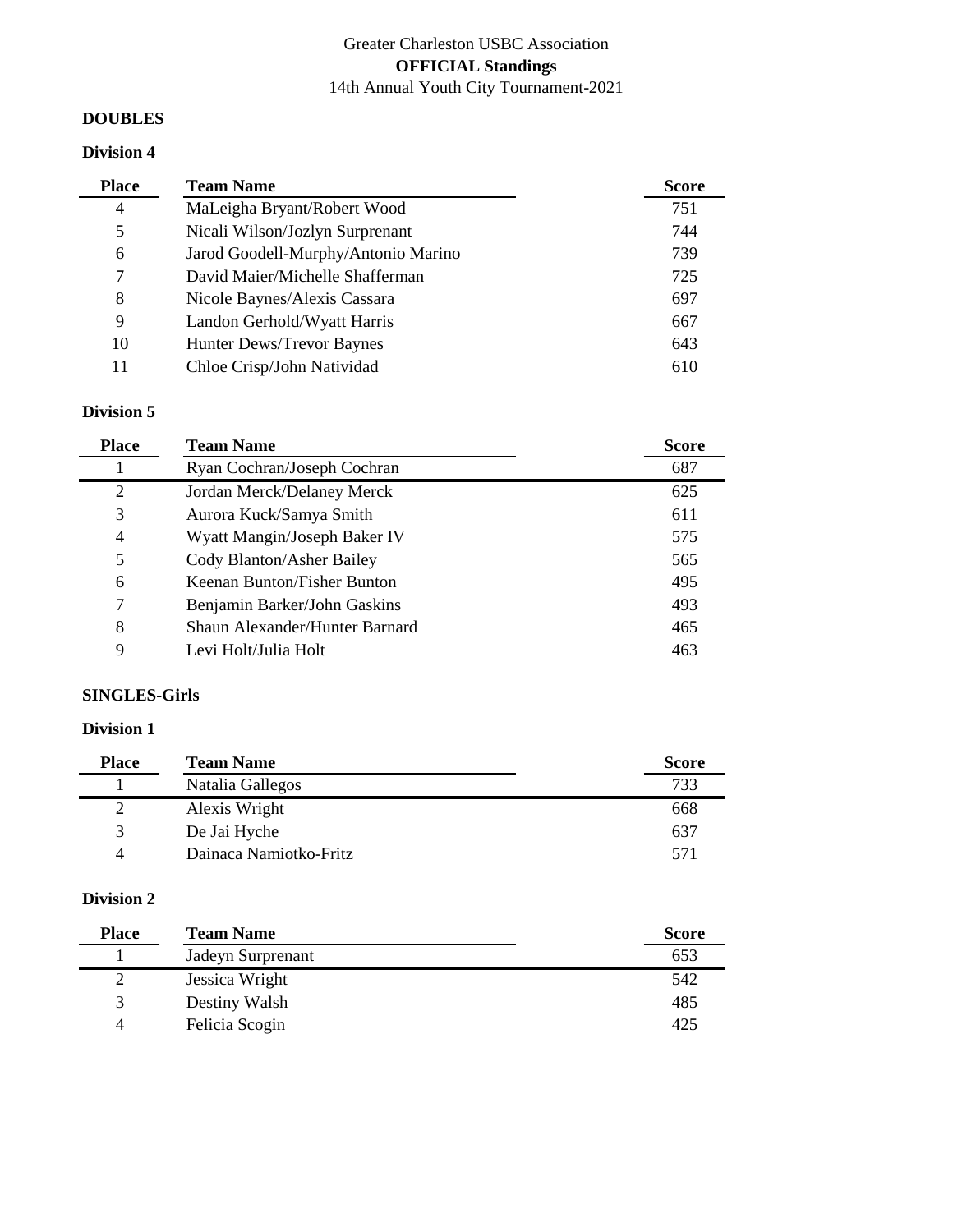#### **SINGLES-Girls**

# **Division 3**

| <b>Place</b>   | <b>Team Name</b>     | <b>Score</b> |
|----------------|----------------------|--------------|
|                | Mackenzie Mahan      | 562          |
| $\overline{2}$ | Alexis Cassara       | 417          |
| 3              | Megan Mahan          | 407          |
| 3              | Cheyenne Walsh       | 407          |
| 5              | Kyra Flores          | 402          |
| 6              | <b>Madison Hiers</b> | 33           |
| 7              | Jasmine Strode       | 382          |
| 8              | Emma Thompson        | 373          |
| 9              | Morgan Nimmo         | 327          |

### **Division 4**

| <b>Place</b>   | <b>Team Name</b>  | <b>Score</b> |
|----------------|-------------------|--------------|
|                | Jozlyn Surprenant | 423          |
| $\overline{2}$ | Aurora Kuck       | 358          |
| 3              | <b>Ryan Coker</b> | 346          |
| 4              | Chloe Crisp       | 343          |
| 5              | Sadie Wilgus      | 273          |

## **Division 5**

| <b>Place</b>   | <b>Team Name</b>    | <b>Score</b> |
|----------------|---------------------|--------------|
|                | Samya Smith         | 342          |
| $\overline{2}$ | MaLeigha Bryant     | 333          |
| 3              | Julieta Wood        | 306          |
| 4              | Nicole Baynes       | 299          |
| 5              | Julia Holt          | 283          |
| 6              | Layla Tice          | 279          |
| $\overline{7}$ | Delaney Merck       | 26           |
| 8              | Michelle Shafferman | 241          |

#### **SINGLES-Boys**

| <b>Place</b> | <b>Team Name</b>          | <b>Score</b> |
|--------------|---------------------------|--------------|
|              | Cooper Mahan              | 715          |
| 2            | <b>Thomas Billings</b>    | 692          |
| 3            | <b>Rhett Blanton</b>      | 690          |
| 4            | Ian Conrad                | 689          |
| 5            | Ben Thompson              | 635          |
| 6            | <b>Brayden Sturtevant</b> | 618          |
| 7            | Joshua Potter             | 604          |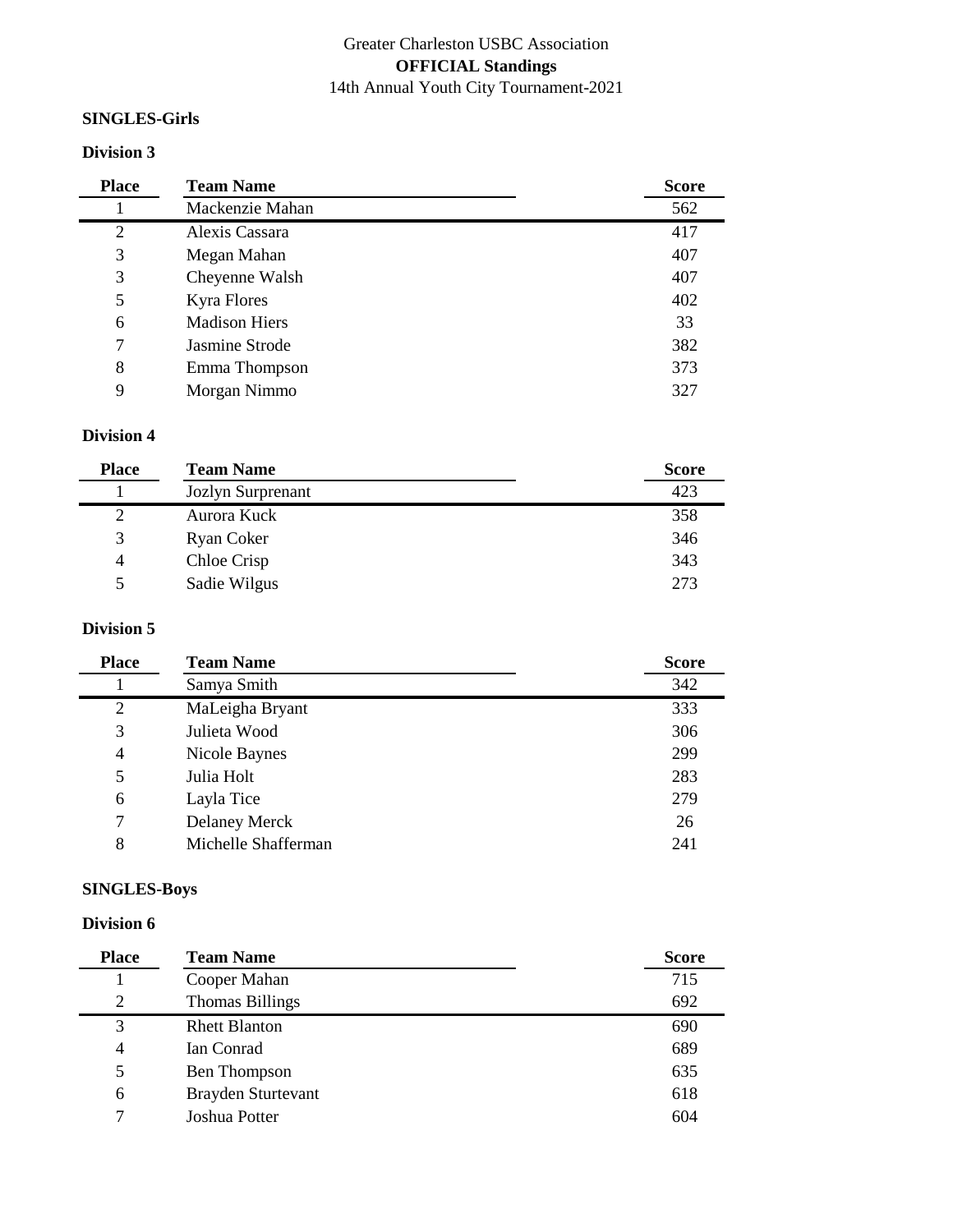### **SINGLES-Boys**

## **Division 6**

| <b>Place</b> | <b>Team Name</b>     | <b>Score</b> |
|--------------|----------------------|--------------|
| 8            | Alfred Manalac       | 594          |
| 9            | Aiden Bailey         | 593          |
| 10           | <b>Rylee Walters</b> | 583          |
| 11           | Jayden Snow          | 518          |
| 12           | AJ Cahall            | 479          |

#### **Division 7**

| <b>Place</b>   | <b>Team Name</b>   | <b>Score</b> |
|----------------|--------------------|--------------|
|                | Joseph Petrohovich | 567          |
| $\overline{2}$ | Aiden Crisp        | 535          |
| 3              | Christian Conrad   | 512          |
| $\overline{4}$ | Malakai Searfoss   | 466          |
| 5              | Logan Strode       | 465          |
| 6              | <b>Toler Maloy</b> | 450          |
| 7              | Nathan Wiseman     | 424          |

#### **Division 8**

| <b>Place</b>   | <b>Team Name</b>        | <b>Score</b> |
|----------------|-------------------------|--------------|
| 1              | <b>Brandyn Newberry</b> | 457          |
| 2              | Joseph Mangin           | 453          |
| 3              | Cohen Acanfora          | 440          |
| $\overline{4}$ | Kaleb Parker            | 433          |
| 5              | David Maier             | 431          |
| 6              | Ethan Crisp             | 412          |
| 7              | <b>Stone Barrett</b>    | 409          |
| 8              | Owen Thompson           | 386          |
| 9              | Antonio Marino          | 383          |
| 10             | Keenan Bunton           | 372          |
| 11             | Leo Lauer               | 357          |
| 12             | Liam Crisp              | 330          |
| 13             | <b>Ryan Keeney</b>      | 328          |

| <b>Place</b>   | <b>Team Name</b>    | <b>Score</b> |
|----------------|---------------------|--------------|
|                | <b>Brody Cook</b>   | 447          |
| 2              | Joseph Cochran      | 433          |
| 2              | Jason Skinner       | 433          |
| $\overline{4}$ | <b>Landon Merck</b> | 423          |
| 5              | Landon Gerhold      | 422          |
| 6              | Nicali Wilson       | 415          |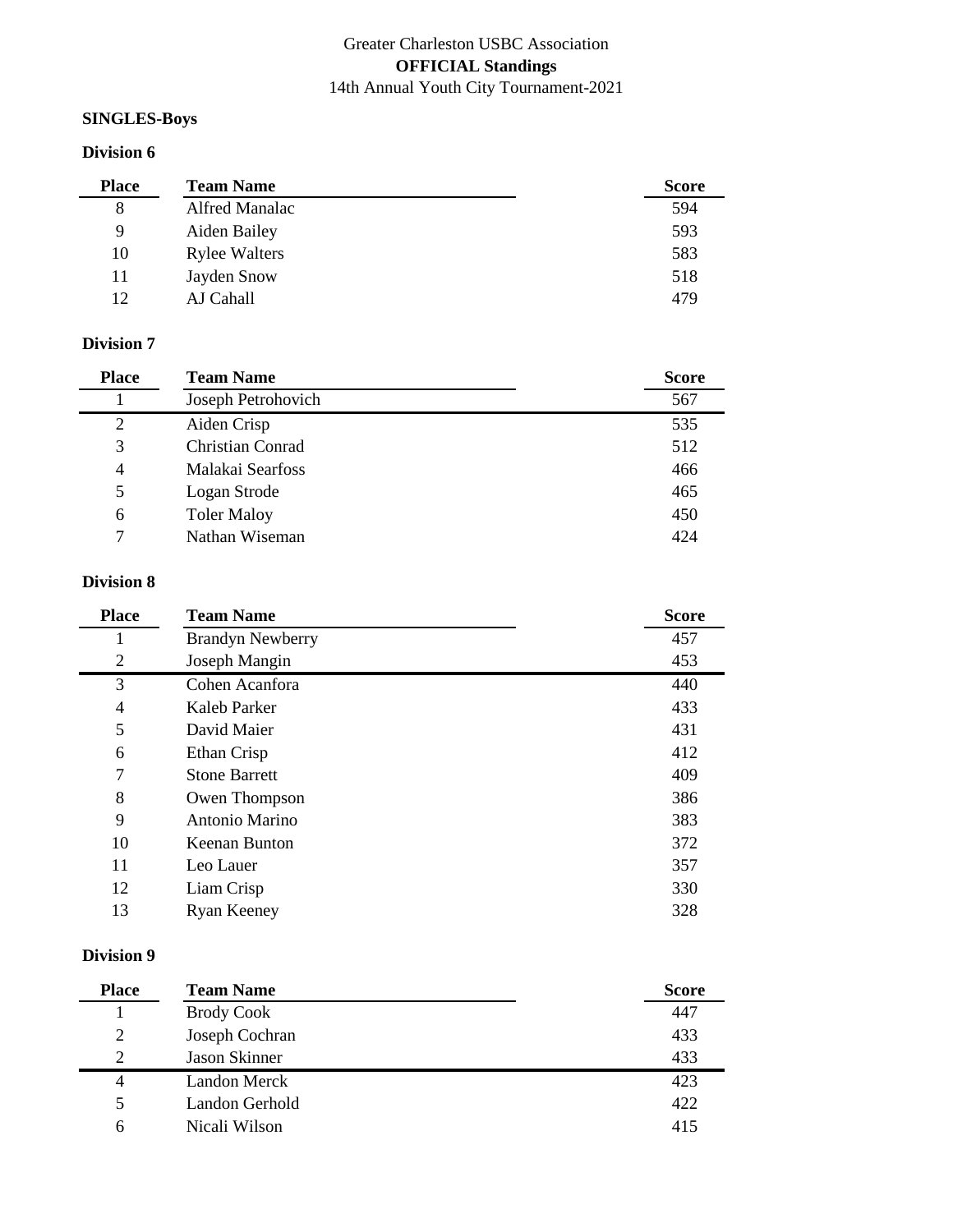#### **SINGLES-Boys**

## **Division 9**

| <b>Place</b> | <b>Team Name</b>        | <b>Score</b> |
|--------------|-------------------------|--------------|
| 7            | <b>Blake Wright</b>     | 375          |
| 8            | Junior Glockner         | 352          |
| 9            | <b>Asher Bailey</b>     | 345          |
| 10           | Robert Wood             | 343          |
| 11           | <b>Rivers Barrett</b>   | 327          |
| 12           | <b>Hunter Dews</b>      | 324          |
| 13           | <b>Wyatt Harris</b>     | 322          |
| 14           | Joshua Walsh            | 321          |
| 15           | <b>Alexander Massey</b> | 314          |
| 16           | Shaun Alexander         | 307          |
| 17           | <b>Hunter Billings</b>  | 301          |
| 18           | <b>Trevor Baynes</b>    | 294          |
| 19           | John Natividad          | 216          |

### **Division 10**

| <b>Place</b>   | <b>Team Name</b>     | <b>Score</b> |
|----------------|----------------------|--------------|
| 1              | Joseph Baker IV      | 411          |
| 2              | Lincoln Crisp        | 384          |
| 3              | Cody Blanton         | 333          |
| $\overline{4}$ | <b>Fisher Bunton</b> | 285          |
| 5              | Ryan Cochran         | 279          |
| 6              | John Gaskins         | 275          |
| 7              | Jordan Merck         | 268          |
| 8              | Wyatt Mangin         | 255          |
| 9              | Hunter Barnard       | 247          |
| 10             | Levi Holt            | 229          |
| 11             | Benjamin Barker      | 217          |
| 12             | Jarod Goodell-Murphy | 212          |

## **ALL EVENTS-Girls, Handicapped**

| <b>Place</b> | <b>Team Name</b>       | <b>Score</b> |
|--------------|------------------------|--------------|
|              | De Jai Hyche           | 2064         |
|              | Alexis Wright          | 1987         |
| $\mathbf{R}$ | Dainaca Namiotki-Fritz | 1850         |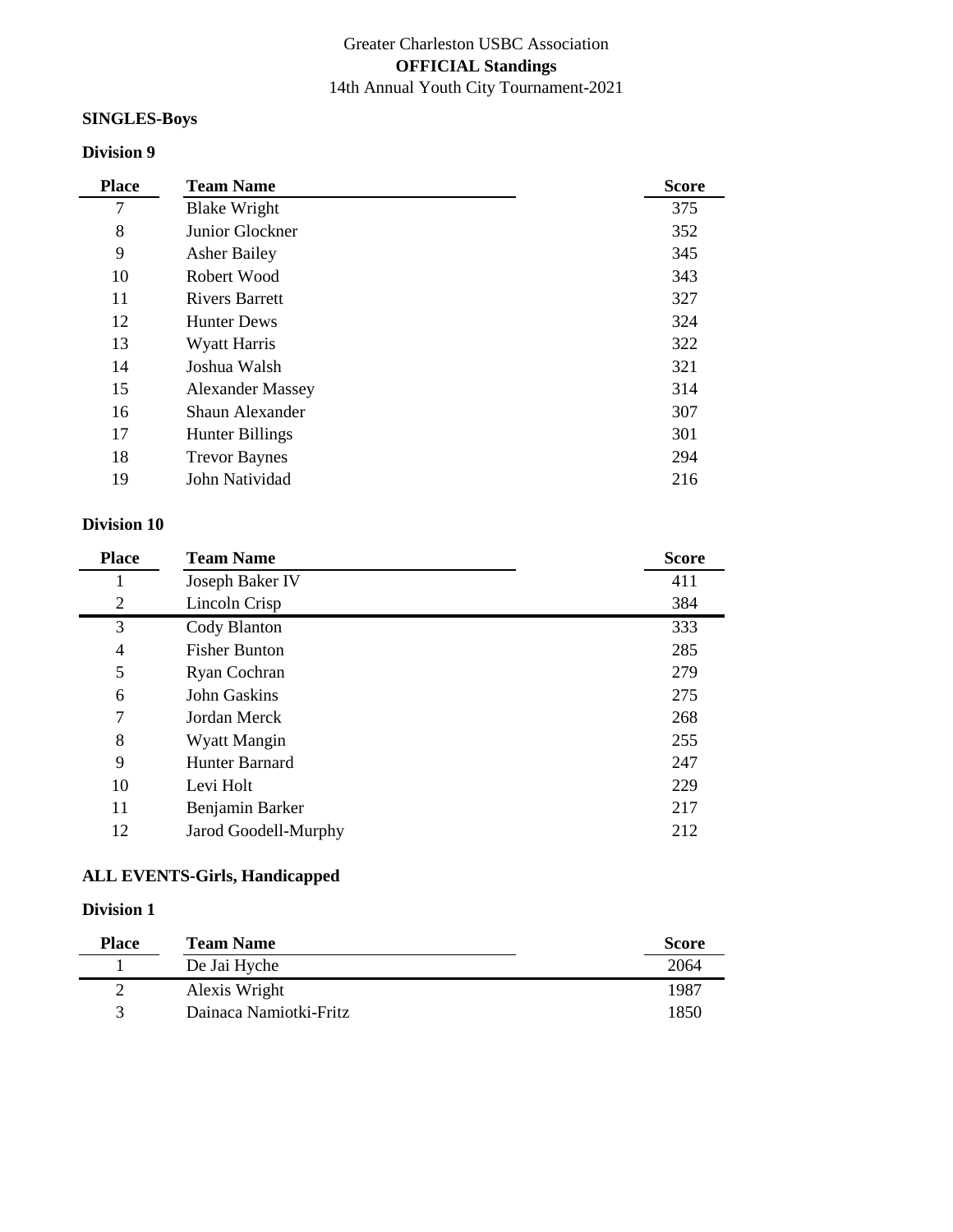### **ALL EVENTS-Girls, Handicapped**

## **Division 2**

| <b>Place</b>  | <b>Team Name</b> | <b>Score</b> |
|---------------|------------------|--------------|
|               | Jessica Wright   | 1587         |
| $\mathcal{D}$ | Destiny Walsh    | 1413         |
| 3             | Felicia Scogin   | 1332         |

#### **Division 3**

| <b>Place</b>   | <b>Team Name</b>     | <b>Score</b> |
|----------------|----------------------|--------------|
|                | Emma Thompson        | 1313         |
| $\overline{2}$ | Alexis Cassara       | 1230         |
| 3              | Jasmine Strode       | 1212         |
| 4              | <b>Kyra Flores</b>   | 1172         |
| 5              | Cheyenne Walsh       | 1166         |
| 6              | Megan Mahan          | 1156         |
| 7              | <b>Madison Hiers</b> | 1082         |
| 8              | Morgan Nimmo         | 1076         |

#### **Division 4**

| <b>Place</b> | <b>Team Name</b>  | <b>Score</b> |
|--------------|-------------------|--------------|
|              | Jozlyn Surprenant | 1152         |
| $\gamma$     | Aurora Kuck       | 1079         |
| 3            | Chloe Crisp       | 1019         |
| 4            | Sadie Wilgus      | 908          |

### **Division 5**

| <b>Place</b>   | <b>Team Name</b>     | <b>Score</b> |
|----------------|----------------------|--------------|
|                | Nicole Baynes        | 877          |
| $\overline{2}$ | Layla Tice           | 843          |
| 3              | Michelle Shafferman  | 826          |
| $\overline{4}$ | MaLeigha Bryant      | 13           |
| 5              | Julia Holt           | 797          |
| 6              | <b>Delaney Merck</b> | 786          |
| 7              | Julieta Wood         | 762          |

## **ALL EVENTS-Boys, Handicapped**

| <b>Place</b>  | <b>Team Name</b>   | <b>Score</b> |
|---------------|--------------------|--------------|
|               | Cooper Mahan       | 2125         |
| $\mathcal{D}$ | Joshua Potter      | 2071         |
| 3             | Brayden Sturtevant | 2040         |
| 4             | Ian Conrad         | 2015         |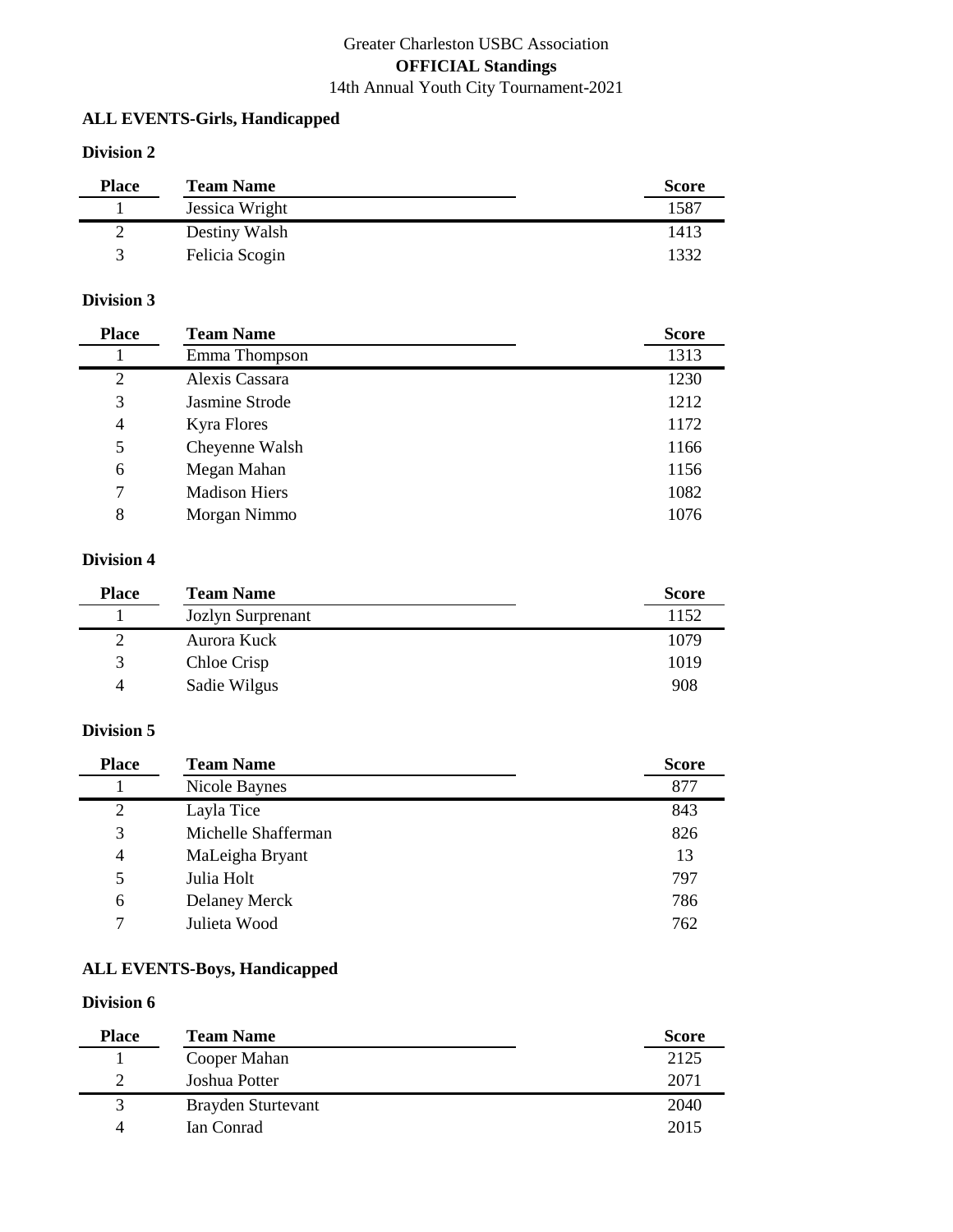### **ALL EVENTS-Boys, Handicapped**

## **Division 6**

| <b>Team Name</b>       | <b>Score</b> |
|------------------------|--------------|
| <b>Rhett Blanton</b>   | 1999         |
| <b>Thomas Billings</b> | 1965         |
| Jayden Snow            | 1888         |
| Ben Thompson           | 1869         |
| <b>Rylee Walters</b>   | 1839         |
| Aiden Bailey           | 1838         |
| AJ Cahall              | 1575         |
|                        |              |

### **Division 7**

| <b>Place</b>   | <b>Team Name</b>   | <b>Score</b> |
|----------------|--------------------|--------------|
|                | Aiden Crisp        | 1607         |
| $\overline{2}$ | Malakai Searfoss   | 1596         |
| 3              | Christian Conrad   | 1546         |
| 4              | Logan Strode       | 1432         |
| 5              | Nathan Wiseman     | 1271         |
| 6              | <b>Toler Maloy</b> | 1199         |

## **Division 8**

| <b>Place</b>   | <b>Team Name</b>        | <b>Score</b> |
|----------------|-------------------------|--------------|
| 1              | <b>Brandyn Newberry</b> | 1390         |
| 2              | David Maier             | 1325         |
| 3              | Kaleb Parker            | 1320         |
| $\overline{4}$ | Cohen Acanfora          | 1291         |
| 5              | Joseph Mangin           | 1270         |
| 6              | Antonio Marino          | 1265         |
| 7              | <b>Stone Barrett</b>    | 1197         |
| 8              | Leo Lauer               | 1181         |
| 9              | <b>Ryan Keeney</b>      | 1177         |
| 10             | Liam Crisp              | 1140         |
| 11             | Owen Thompson           | 1092         |
| 12             | Keenan Bunton           | 1047         |

| <b>Place</b> | <b>Team Name</b>  | <b>Score</b> |
|--------------|-------------------|--------------|
|              | Jason Skinner     | 1341         |
| 2            | Nicali Wilson     | 1308         |
| 3            | <b>Brody Cook</b> | 1247         |
| 4            | Landon Merck      | 1162         |
| 5            | Landon Gerhold    | 1156         |
| 6            | Robert Wood       | 1151         |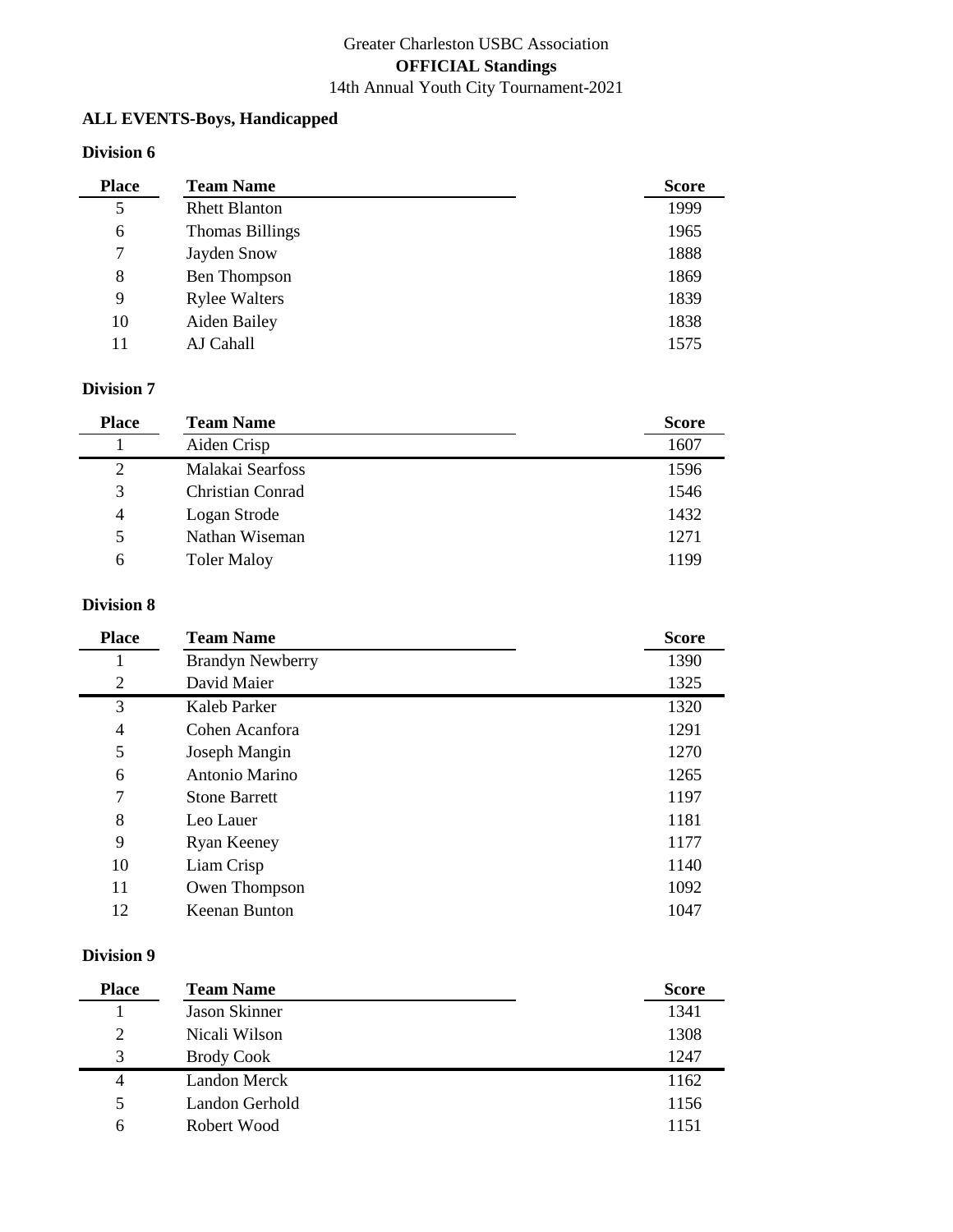### **ALL EVENTS-Boys, Handicapped**

#### **Division 9**

 $\sim$ 

| <b>Place</b> | <b>Team Name</b>        | <b>Score</b> |
|--------------|-------------------------|--------------|
| 7            | Junior Glockner         | 1139         |
| 8            | <b>Alexander Massey</b> | 1053         |
| 9            | <b>Asher Bailey</b>     | 1045         |
| 10           | <b>Trevor Baynes</b>    | 979          |
| 11           | <b>Blake Wright</b>     | 971          |
| 12           | <b>Wyatt Harris</b>     | 964          |
| 13           | <b>Hunter Dews</b>      | 962          |
| 14           | <b>Rivers Barrett</b>   | 949          |
| 15           | <b>Hunter Billings</b>  | 931          |
| 16           | Joshua Walsh            | 924          |
| 17           | Shaun Alexander         | 899          |
| 18           | John Natividad          | 811          |

#### **Division 10**

| <b>Place</b> | <b>Team Name</b>      | <b>Score</b> |
|--------------|-----------------------|--------------|
|              | Lincoln Crisp         | 1147         |
| 2            | Cody Blanton          | 915          |
| 3            | Jordan Merck          | 874          |
| 4            | <b>Fisher Bunton</b>  | 850          |
| 5            | Ryan Cochran          | 18           |
| 6            | John Gaskins          | 785          |
| 7            | Wyatt Mangin          | 780          |
| 8            | Benjamin Barker       | 755          |
| 9            | Jarod Goodell-Murphy  | 742          |
| 10           | <b>Hunter Barnard</b> | 718          |
| 11           | Levi Holt             | 692          |

# **ALL EVENTS-Girls, Scratch**

| <b>Place</b> | <b>Team Name</b>  | <b>Score</b> |
|--------------|-------------------|--------------|
| 1            | Natalia Gallegos  | 1751         |
| Division 2   |                   |              |
| <b>Place</b> | <b>Team Name</b>  | <b>Score</b> |
| 1            | Jadeyn Surprenant | 1588         |
| Division 3   |                   |              |
| <b>Place</b> | <b>Team Name</b>  | <b>Score</b> |
|              | Mackenzie Mahan   | 1397         |